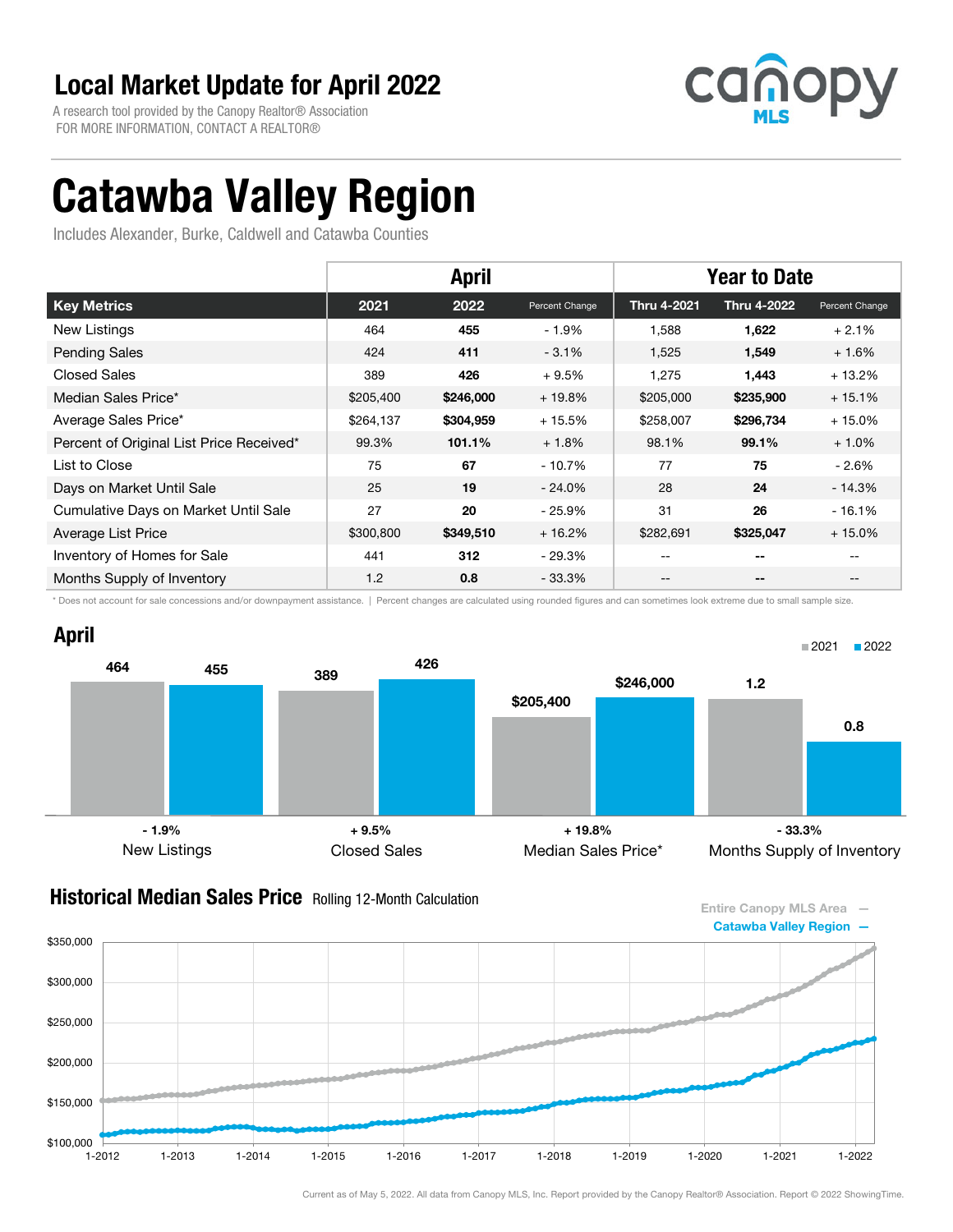A research tool provided by the Canopy Realtor® Association FOR MORE INFORMATION, CONTACT A REALTOR®



# Alexander County

North Carolina

|                                          |           | <b>April</b> |                |             | <b>Year to Date</b> |                |
|------------------------------------------|-----------|--------------|----------------|-------------|---------------------|----------------|
| <b>Key Metrics</b>                       | 2021      | 2022         | Percent Change | Thru 4-2021 | Thru 4-2022         | Percent Change |
| New Listings                             | 26        | 38           | $+46.2%$       | 120         | 127                 | $+5.8%$        |
| <b>Pending Sales</b>                     | 31        | 27           | $-12.9%$       | 130         | 125                 | $-3.8%$        |
| <b>Closed Sales</b>                      | 39        | 32           | $-17.9%$       | 101         | 127                 | $+25.7%$       |
| Median Sales Price*                      | \$195,000 | \$329,450    | $+68.9%$       | \$205,000   | \$260,000           | $+26.8%$       |
| Average Sales Price*                     | \$242,636 | \$377,208    | $+55.5%$       | \$242,299   | \$303,320           | $+25.2%$       |
| Percent of Original List Price Received* | 97.7%     | 101.8%       | $+4.2%$        | 96.9%       | 99.2%               | $+2.4%$        |
| List to Close                            | 75        | 81           | $+8.0%$        | 75          | 95                  | $+26.7%$       |
| Days on Market Until Sale                | 26        | 21           | $-19.2\%$      | 28          | 24                  | $-14.3%$       |
| Cumulative Days on Market Until Sale     | 26        | 27           | $+3.8%$        | 29          | 30                  | $+3.4%$        |
| Average List Price                       | \$226,238 | \$338,884    | $+49.8%$       | \$273,513   | \$318,951           | $+16.6%$       |
| Inventory of Homes for Sale              | 26        | 24           | $-7.7%$        | --          | --                  |                |
| Months Supply of Inventory               | 0.8       | 0.8          | $0.0\%$        | --          | --                  |                |

\* Does not account for sale concessions and/or downpayment assistance. | Percent changes are calculated using rounded figures and can sometimes look extreme due to small sample size.



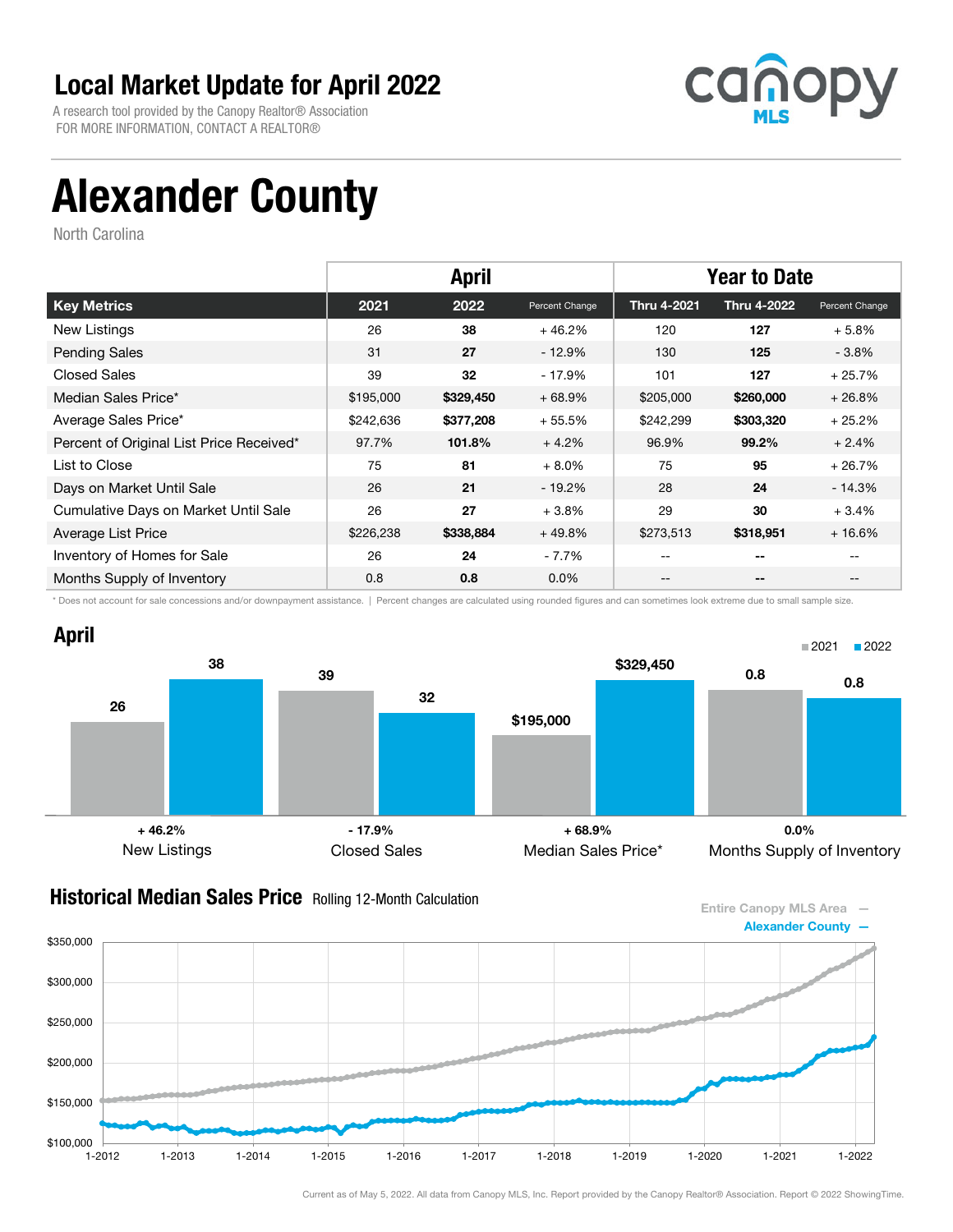A research tool provided by the Canopy Realtor® Association FOR MORE INFORMATION, CONTACT A REALTOR®



## Burke County

North Carolina

|                                          |           | <b>April</b> |                |             | <b>Year to Date</b> |                   |
|------------------------------------------|-----------|--------------|----------------|-------------|---------------------|-------------------|
| <b>Key Metrics</b>                       | 2021      | 2022         | Percent Change | Thru 4-2021 | Thru 4-2022         | Percent Change    |
| New Listings                             | 90        | 90           | $0.0\%$        | 318         | 330                 | $+3.8%$           |
| <b>Pending Sales</b>                     | 77        | 95           | $+23.4%$       | 316         | 335                 | $+6.0%$           |
| <b>Closed Sales</b>                      | 79        | 85           | $+7.6%$        | 288         | 302                 | $+4.9%$           |
| Median Sales Price*                      | \$199,500 | \$205,000    | $+2.8%$        | \$190,000   | \$220,000           | $+15.8%$          |
| Average Sales Price*                     | \$259,794 | \$249,924    | $-3.8%$        | \$231,256   | \$250,103           | $+8.1%$           |
| Percent of Original List Price Received* | 98.0%     | 100.8%       | $+2.9%$        | 97.8%       | 97.9%               | $+0.1%$           |
| List to Close                            | 75        | 78           | $+4.0%$        | 82          | 87                  | $+6.1%$           |
| Days on Market Until Sale                | 25        | 29           | $+16.0%$       | 31          | 34                  | $+9.7%$           |
| Cumulative Days on Market Until Sale     | 31        | 27           | $-12.9%$       | 36          | 32                  | $-11.1%$          |
| Average List Price                       | \$285,608 | \$285,054    | $-0.2%$        | \$252,642   | \$288,783           | $+14.3%$          |
| Inventory of Homes for Sale              | 106       | 66           | - 37.7%        | $- -$       | $-$                 |                   |
| Months Supply of Inventory               | 1.5       | 0.8          | - 46.7%        | --          | --                  | $\qquad \qquad -$ |

\* Does not account for sale concessions and/or downpayment assistance. | Percent changes are calculated using rounded figures and can sometimes look extreme due to small sample size.

#### April



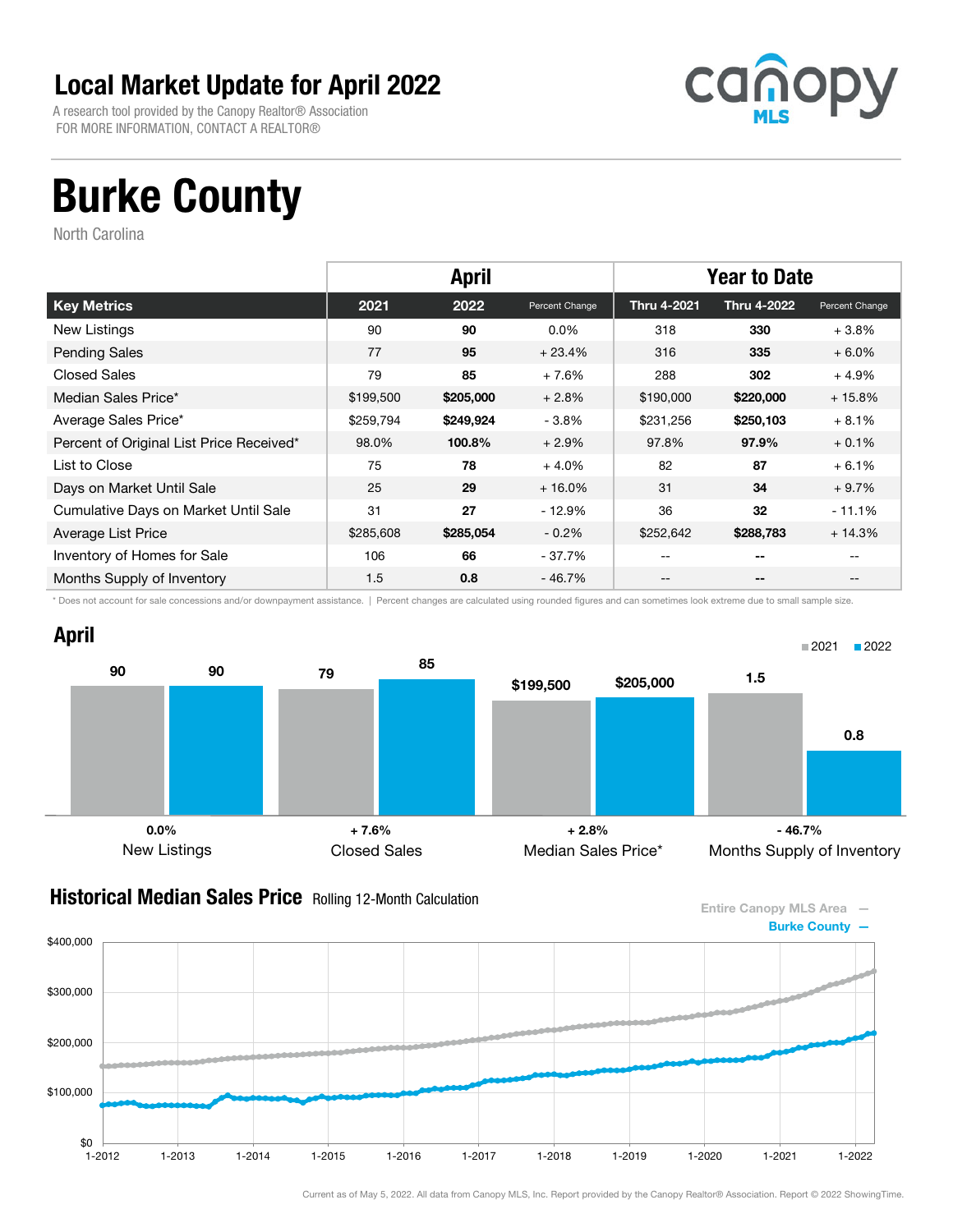A research tool provided by the Canopy Realtor® Association FOR MORE INFORMATION, CONTACT A REALTOR®



■2021 2022

# Caldwell County

North Carolina

|                                          |           | <b>April</b> |                |             | <b>Year to Date</b> |                |
|------------------------------------------|-----------|--------------|----------------|-------------|---------------------|----------------|
| <b>Key Metrics</b>                       | 2021      | 2022         | Percent Change | Thru 4-2021 | Thru 4-2022         | Percent Change |
| New Listings                             | 96        | 79           | - 17.7%        | 304         | 305                 | $+0.3%$        |
| <b>Pending Sales</b>                     | 87        | 74           | $-14.9%$       | 299         | 282                 | $-5.7\%$       |
| <b>Closed Sales</b>                      | 86        | 85           | $-1.2%$        | 258         | 260                 | $+0.8%$        |
| Median Sales Price*                      | \$179,500 | \$240,000    | $+33.7%$       | \$179,000   | \$225,000           | $+25.7%$       |
| Average Sales Price*                     | \$206,072 | \$257,748    | $+25.1%$       | \$211,592   | \$258,973           | $+22.4%$       |
| Percent of Original List Price Received* | 100.2%    | 101.5%       | $+1.3%$        | 98.3%       | 99.9%               | $+1.6%$        |
| List to Close                            | 69        | 57           | - 17.4%        | 79          | 63                  | $-20.3%$       |
| Days on Market Until Sale                | 22        | 18           | - 18.2%        | 28          | 22                  | $-21.4%$       |
| Cumulative Days on Market Until Sale     | 23        | 16           | $-30.4%$       | 29          | 23                  | $-20.7\%$      |
| Average List Price                       | \$248,083 | \$283,267    | $+14.2%$       | \$255,608   | \$267,971           | $+4.8%$        |
| Inventory of Homes for Sale              | 77        | 61           | $-20.8\%$      | $- -$       | $-$                 |                |
| Months Supply of Inventory               | 1.1       | 0.8          | $-27.3%$       | --          | --                  | $- -$          |

\* Does not account for sale concessions and/or downpayment assistance. | Percent changes are calculated using rounded figures and can sometimes look extreme due to small sample size.

### April



#### **Historical Median Sales Price** Rolling 12-Month Calculation



Current as of May 5, 2022. All data from Canopy MLS, Inc. Report provided by the Canopy Realtor® Association. Report © 2022 ShowingTime.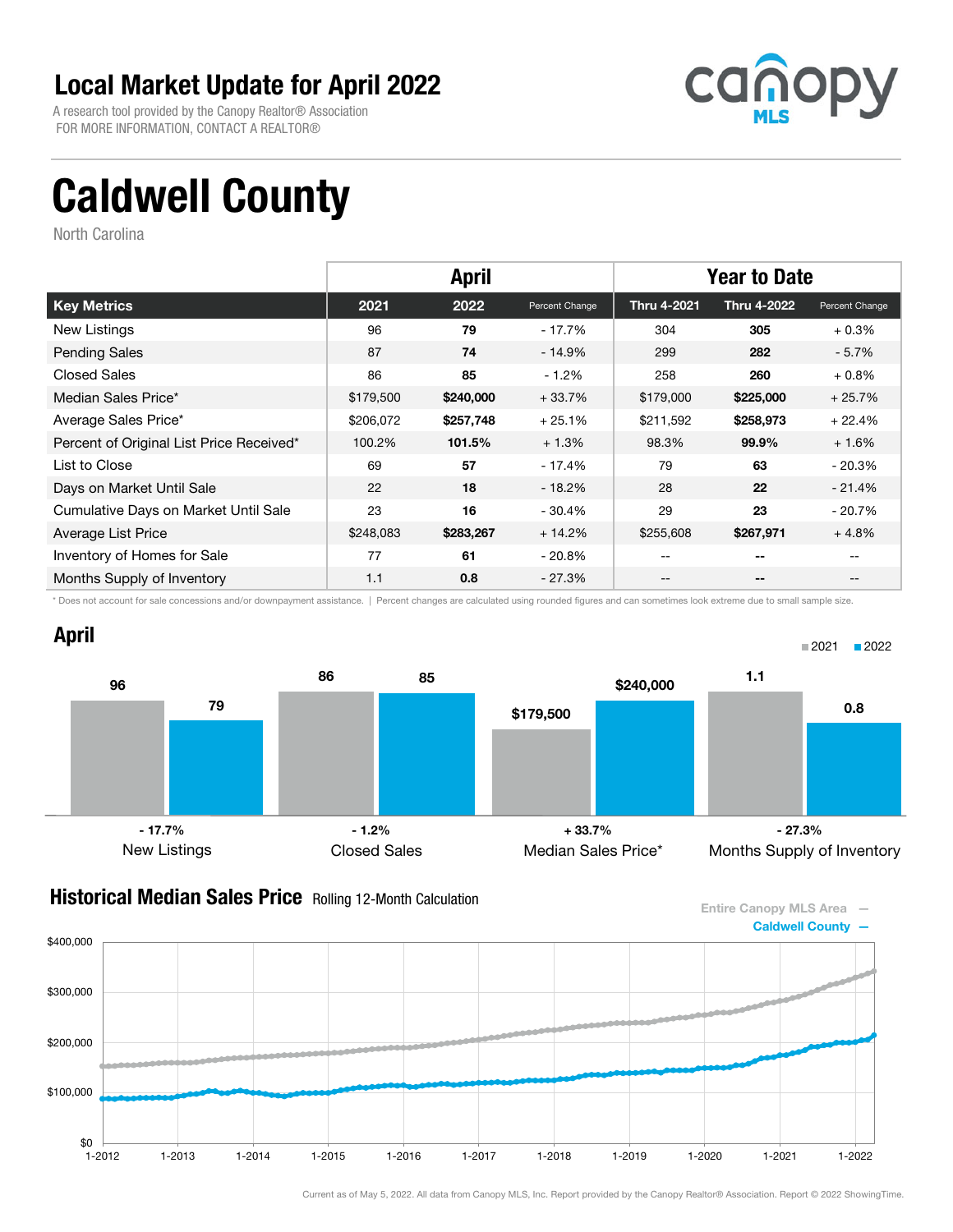A research tool provided by the Canopy Realtor® Association FOR MORE INFORMATION, CONTACT A REALTOR®



# Catawba County

North Carolina

|                                          |           | <b>April</b> |                | <b>Year to Date</b> |             |                   |
|------------------------------------------|-----------|--------------|----------------|---------------------|-------------|-------------------|
| <b>Key Metrics</b>                       | 2021      | 2022         | Percent Change | Thru 4-2021         | Thru 4-2022 | Percent Change    |
| New Listings                             | 252       | 248          | $-1.6%$        | 846                 | 860         | $+1.7%$           |
| <b>Pending Sales</b>                     | 229       | 215          | $-6.1%$        | 780                 | 807         | $+3.5%$           |
| <b>Closed Sales</b>                      | 185       | 224          | $+21.1%$       | 628                 | 754         | $+20.1%$          |
| Median Sales Price*                      | \$230,000 | \$243,750    | $+6.0%$        | \$230,000           | \$245,000   | $+6.5%$           |
| Average Sales Price*                     | \$297,517 | \$333,437    | $+12.1%$       | \$291,871           | \$327,322   | $+12.1%$          |
| Percent of Original List Price Received* | 99.9%     | 101.0%       | $+1.1%$        | 98.4%               | 99.3%       | $+0.9\%$          |
| List to Close                            | 77        | 65           | - 15.6%        | 75                  | 71          | - 5.3%            |
| Days on Market Until Sale                | 26        | 15           | $-42.3%$       | 26                  | 21          | $-19.2\%$         |
| Cumulative Days on Market Until Sale     | 27        | 18           | - 33.3%        | 30                  | 23          | $-23.3%$          |
| Average List Price                       | \$334,638 | \$395,557    | $+18.2%$       | \$305,255           | \$360,113   | $+18.0%$          |
| Inventory of Homes for Sale              | 232       | 161          | - 30.6%        | $- -$               | $-$         |                   |
| Months Supply of Inventory               | 1.2       | 0.8          | - 33.3%        | --                  | --          | $\qquad \qquad -$ |

\* Does not account for sale concessions and/or downpayment assistance. | Percent changes are calculated using rounded figures and can sometimes look extreme due to small sample size.

### April



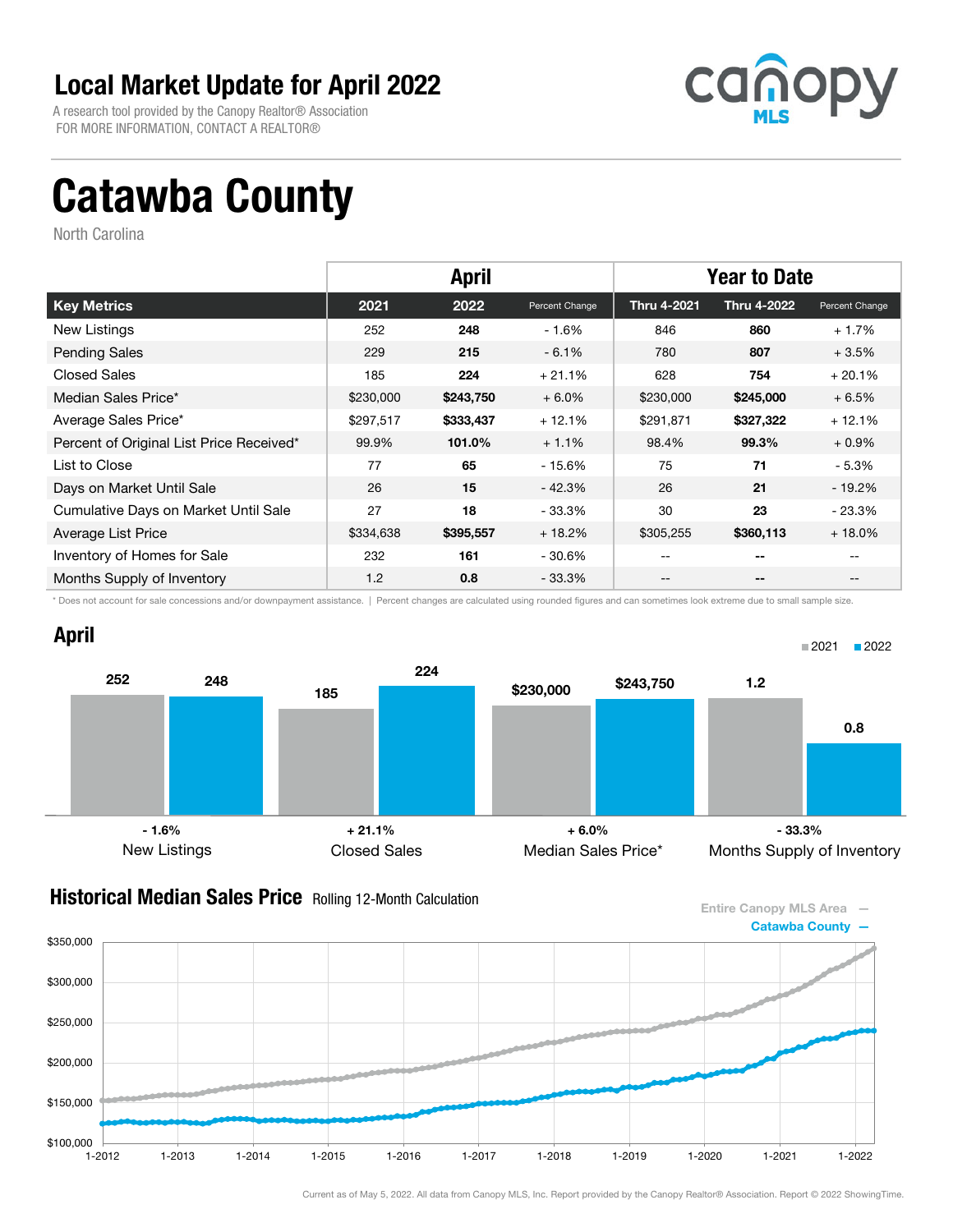A research tool provided by the Canopy Realtor® Association FOR MORE INFORMATION, CONTACT A REALTOR®



# **Hickory**

North Carolina

|                                          |           | <b>April</b> |                | <b>Year to Date</b> |             |                   |
|------------------------------------------|-----------|--------------|----------------|---------------------|-------------|-------------------|
| <b>Key Metrics</b>                       | 2021      | 2022         | Percent Change | Thru 4-2021         | Thru 4-2022 | Percent Change    |
| New Listings                             | 139       | 139          | $0.0\%$        | 468                 | 470         | $+0.4%$           |
| <b>Pending Sales</b>                     | 125       | 122          | $-2.4%$        | 440                 | 439         | $-0.2\%$          |
| <b>Closed Sales</b>                      | 117       | 136          | $+16.2%$       | 368                 | 402         | $+9.2%$           |
| Median Sales Price*                      | \$222,000 | \$240,000    | $+8.1%$        | \$213,750           | \$239,900   | $+12.2%$          |
| Average Sales Price*                     | \$277,334 | \$306,375    | $+10.5%$       | \$256,280           | \$287,044   | $+12.0%$          |
| Percent of Original List Price Received* | 100.2%    | 101.6%       | $+1.4%$        | 99.0%               | 99.8%       | $+0.8%$           |
| List to Close                            | 64        | 60           | $-6.3%$        | 68                  | 68          | $0.0\%$           |
| Days on Market Until Sale                | 19        | 14           | $-26.3%$       | 23                  | 20          | $-13.0\%$         |
| Cumulative Days on Market Until Sale     | 18        | 16           | $-11.1%$       | 24                  | 22          | - 8.3%            |
| Average List Price                       | \$261,673 | \$338,303    | $+29.3%$       | \$250,927           | \$317,228   | $+26.4%$          |
| Inventory of Homes for Sale              | 112       | 80           | - 28.6%        | $- -$               | $-$         |                   |
| Months Supply of Inventory               | 1.1       | 0.7          | - 36.4%        | --                  | --          | $\qquad \qquad -$ |

\* Does not account for sale concessions and/or downpayment assistance. | Percent changes are calculated using rounded figures and can sometimes look extreme due to small sample size.



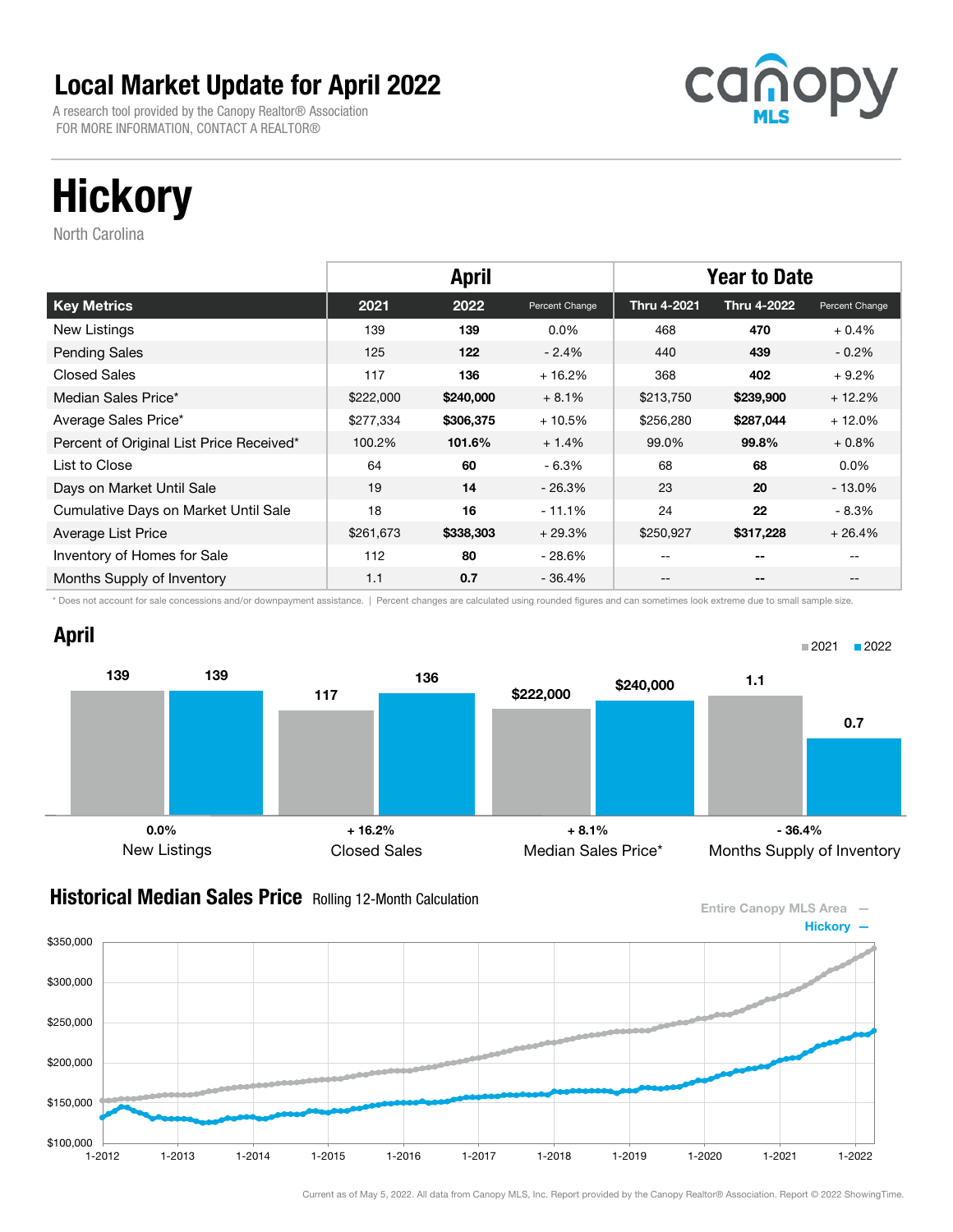A research tool provided by the Canopy Realtor® Association FOR MORE INFORMATION, CONTACT A REALTOR®



# Lenoir

North Carolina

|                                          |           | <b>April</b> |                |             | <b>Year to Date</b> |                |
|------------------------------------------|-----------|--------------|----------------|-------------|---------------------|----------------|
| <b>Key Metrics</b>                       | 2021      | 2022         | Percent Change | Thru 4-2021 | Thru 4-2022         | Percent Change |
| New Listings                             | 43        | 41           | $-4.7%$        | 148         | 156                 | $+5.4%$        |
| <b>Pending Sales</b>                     | 41        | 42           | $+2.4%$        | 146         | 140                 | $-4.1%$        |
| Closed Sales                             | 45        | 31           | $-31.1%$       | 123         | 133                 | $+8.1%$        |
| Median Sales Price*                      | \$177,500 | \$228,000    | $+28.5%$       | \$175,000   | \$200,000           | $+14.3%$       |
| Average Sales Price*                     | \$194,901 | \$239,397    | $+22.8%$       | \$200,403   | \$237,519           | $+18.5%$       |
| Percent of Original List Price Received* | 99.4%     | 100.1%       | $+0.7%$        | 97.6%       | 98.6%               | $+1.0%$        |
| List to Close                            | 83        | 67           | - 19.3%        | 84          | 65                  | $-22.6%$       |
| Days on Market Until Sale                | 31        | 27           | $-12.9%$       | 32          | 24                  | $-25.0%$       |
| Cumulative Days on Market Until Sale     | 33        | 26           | $-21.2%$       | 34          | 27                  | $-20.6%$       |
| Average List Price                       | \$246,581 | \$265,763    | $+7.8%$        | \$252,437   | \$247,977           | $-1.8\%$       |
| Inventory of Homes for Sale              | 44        | 31           | $-29.5%$       | $-$         | $-$                 |                |
| Months Supply of Inventory               | 1.2       | 0.8          | $-33.3\%$      | --          | --                  | $- -$          |

\* Does not account for sale concessions and/or downpayment assistance. | Percent changes are calculated using rounded figures and can sometimes look extreme due to small sample size.

### April



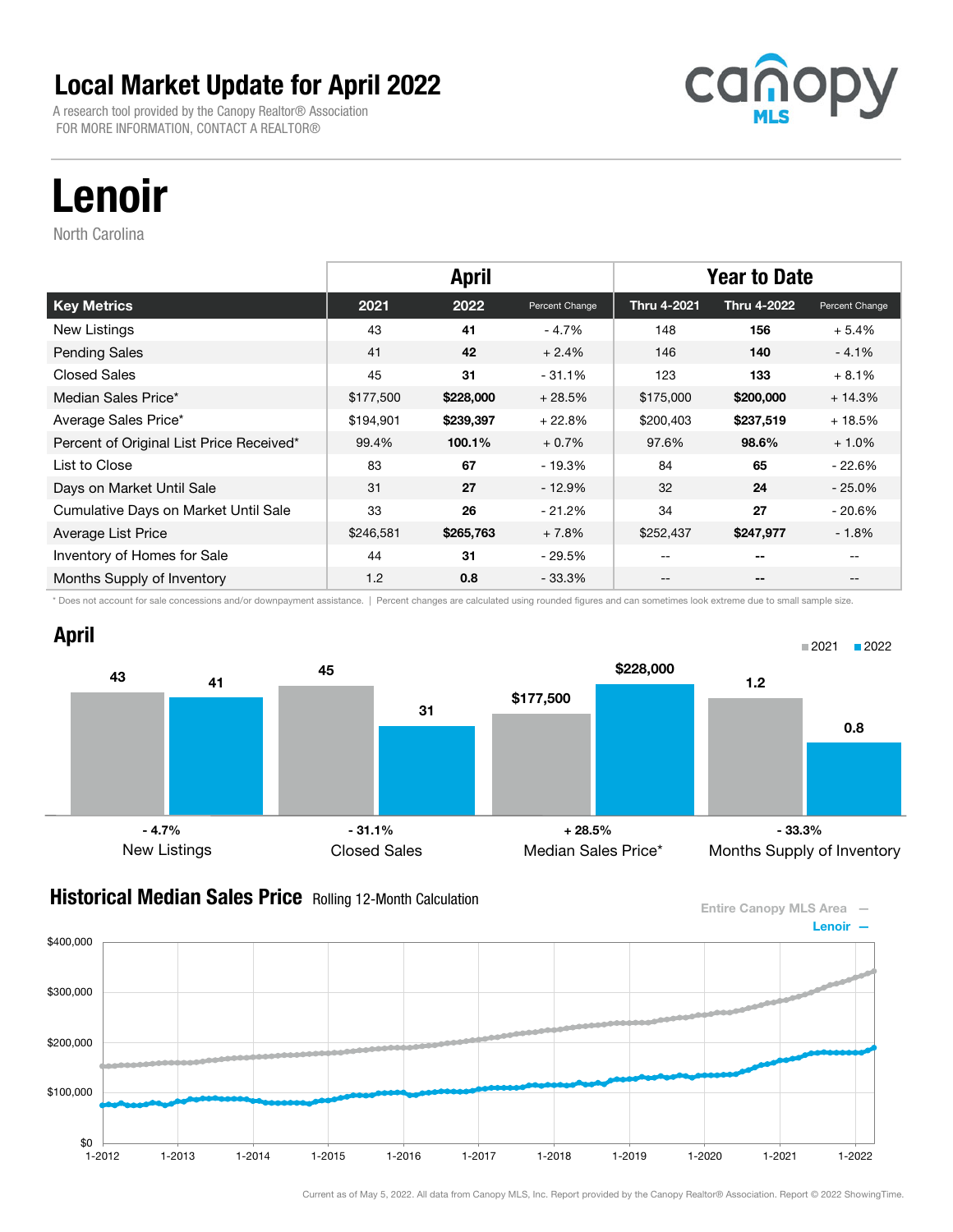A research tool provided by the Canopy Realtor® Association FOR MORE INFORMATION, CONTACT A REALTOR®



# Morganton

North Carolina

|                                          |           | <b>April</b> |                |             | <b>Year to Date</b> |                   |
|------------------------------------------|-----------|--------------|----------------|-------------|---------------------|-------------------|
| <b>Key Metrics</b>                       | 2021      | 2022         | Percent Change | Thru 4-2021 | Thru 4-2022         | Percent Change    |
| New Listings                             | 60        | 59           | $-1.7%$        | 191         | 206                 | $+7.9%$           |
| <b>Pending Sales</b>                     | 50        | 61           | $+22.0%$       | 190         | 220                 | $+15.8%$          |
| <b>Closed Sales</b>                      | 45        | 52           | $+15.6%$       | 165         | 191                 | $+15.8%$          |
| Median Sales Price*                      | \$199,000 | \$258,988    | $+30.1%$       | \$200,000   | \$240,000           | $+20.0%$          |
| Average Sales Price*                     | \$267,917 | \$278,501    | $+4.0%$        | \$235,934   | \$261,862           | $+11.0%$          |
| Percent of Original List Price Received* | 99.0%     | 100.7%       | $+1.7%$        | 97.8%       | 97.6%               | $-0.2\%$          |
| List to Close                            | 77        | 72           | $-6.5%$        | 86          | 83                  | - 3.5%            |
| Days on Market Until Sale                | 28        | 27           | $-3.6%$        | 34          | 36                  | $+5.9%$           |
| Cumulative Days on Market Until Sale     | 32        | 29           | $-9.4%$        | 38          | 34                  | - 10.5%           |
| Average List Price                       | \$294,560 | \$300,469    | $+2.0%$        | \$263,742   | \$290,601           | $+10.2%$          |
| Inventory of Homes for Sale              | 68        | 39           | - 42.6%        | $- -$       | $-$                 |                   |
| Months Supply of Inventory               | 1.6       | 0.7          | - 56.3%        | --          | --                  | $\qquad \qquad -$ |

\* Does not account for sale concessions and/or downpayment assistance. | Percent changes are calculated using rounded figures and can sometimes look extreme due to small sample size.





#### **Historical Median Sales Price** Rolling 12-Month Calculation



Current as of May 5, 2022. All data from Canopy MLS, Inc. Report provided by the Canopy Realtor® Association. Report © 2022 ShowingTime.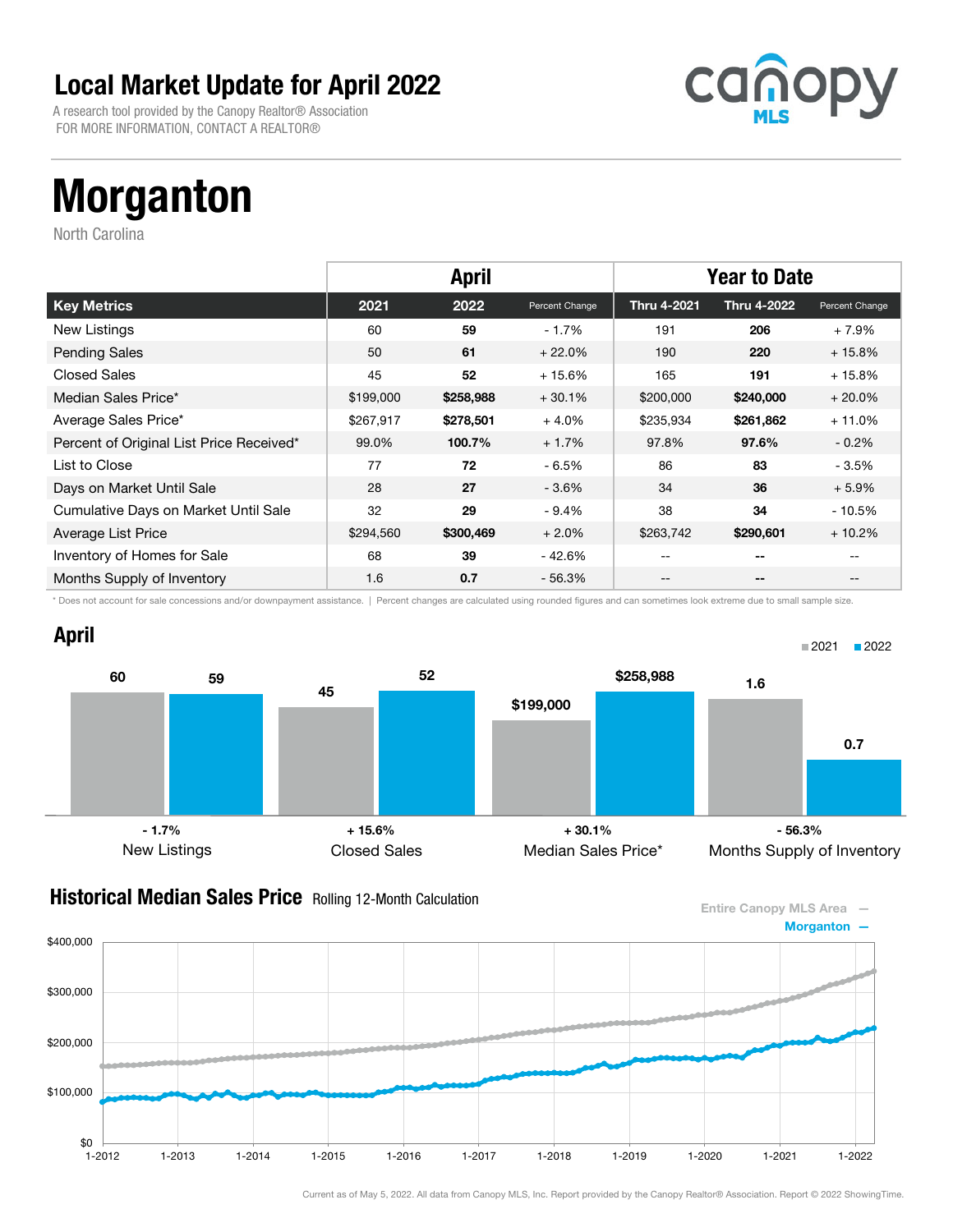A research tool provided by the Canopy Realtor® Association FOR MORE INFORMATION, CONTACT A REALTOR®



## Newton

North Carolina

|                                          |           | <b>April</b> |                | <b>Year to Date</b> |             |                   |
|------------------------------------------|-----------|--------------|----------------|---------------------|-------------|-------------------|
| <b>Key Metrics</b>                       | 2021      | 2022         | Percent Change | Thru 4-2021         | Thru 4-2022 | Percent Change    |
| New Listings                             | 41        | 45           | $+9.8%$        | 132                 | 118         | - 10.6%           |
| <b>Pending Sales</b>                     | 36        | 39           | $+8.3%$        | 114                 | 122         | $+7.0%$           |
| <b>Closed Sales</b>                      | 24        | 28           | $+16.7%$       | 82                  | 112         | $+36.6%$          |
| Median Sales Price*                      | \$188,000 | \$222,450    | $+18.3%$       | \$210,863           | \$223,245   | $+5.9%$           |
| Average Sales Price*                     | \$215,367 | \$258,233    | $+19.9%$       | \$227,521           | \$268,092   | $+17.8%$          |
| Percent of Original List Price Received* | 99.3%     | 101.4%       | $+2.1%$        | 98.7%               | 98.2%       | $-0.5\%$          |
| List to Close                            | 121       | 58           | $-52.1%$       | 82                  | 88          | $+7.3%$           |
| Days on Market Until Sale                | 45        | 10           | - 77.8%        | 26                  | 28          | $+7.7%$           |
| Cumulative Days on Market Until Sale     | 65        | 16           | - 75.4%        | 31                  | 33          | $+6.5%$           |
| Average List Price                       | \$302,905 | \$312,632    | $+3.2%$        | \$238,859           | \$271,984   | $+13.9%$          |
| Inventory of Homes for Sale              | 38        | 19           | $-50.0\%$      | $- -$               | $-$         |                   |
| Months Supply of Inventory               | 1.4       | 0.6          | - 57.1%        | --                  | --          | $\qquad \qquad -$ |

\* Does not account for sale concessions and/or downpayment assistance. | Percent changes are calculated using rounded figures and can sometimes look extreme due to small sample size.



\$0

\$100,000

\$200,000

\$300,000

\$400,000



#### **Historical Median Sales Price** Rolling 12-Month Calculation



1-2012 1-2013 1-2014 1-2015 1-2016 1-2017 1-2018 1-2019 1-2020 1-2021 1-2022